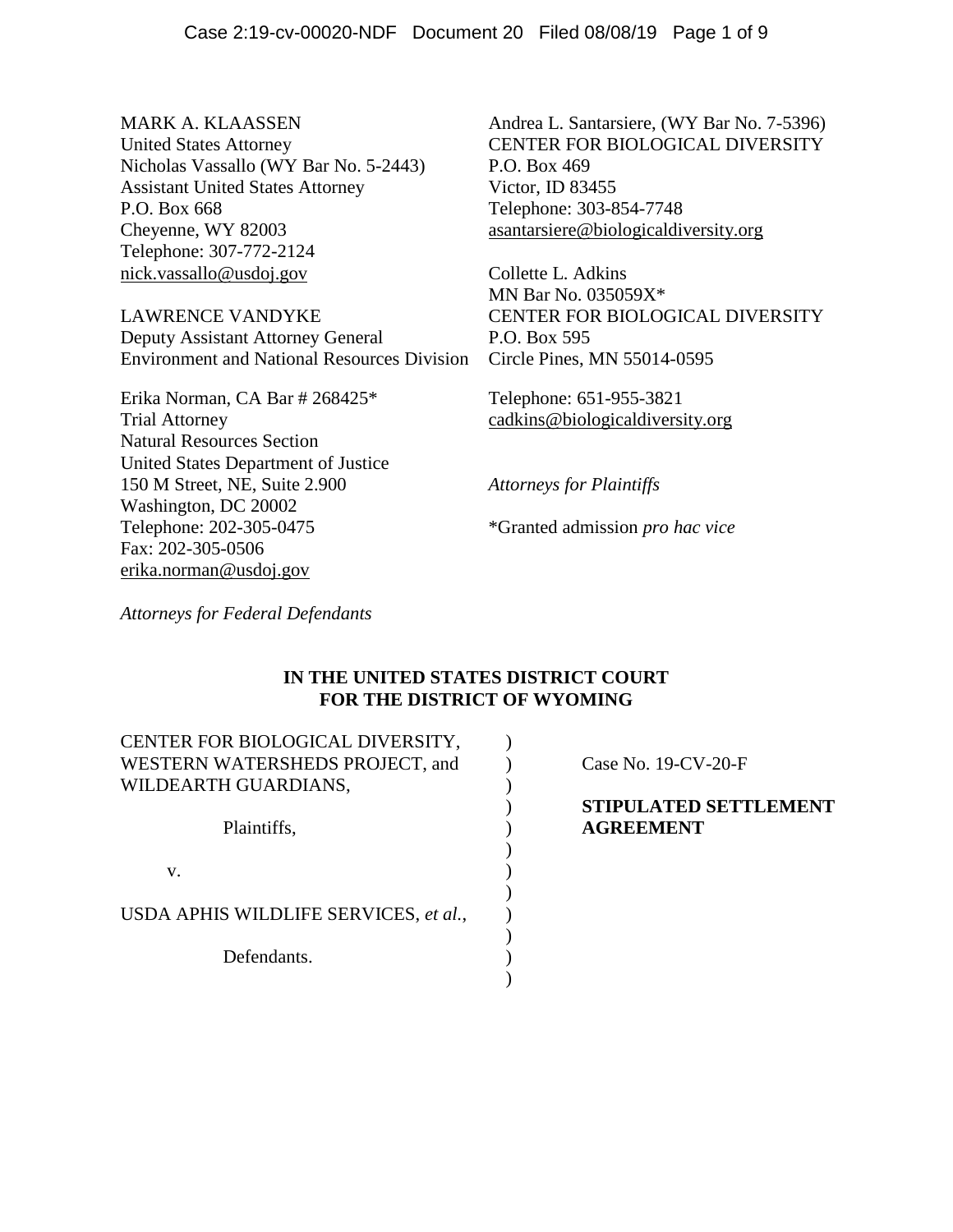### Case 2:19-cv-00020-NDF Document 20 Filed 08/08/19 Page 2 of 9

WHEREAS, Plaintiffs Center for Biological Diversity, Western Watersheds Project, and WildEarth Guardians ("Plaintiffs"), brought claims pursuant to the Administrative Procedure Act ("APA"), 5 U.S.C. §§ 701-706, alleging violations of the National Environmental Policy Act ("NEPA"), 42 U.S.C. §§ 4321-4347, and its implementing regulations, 40 C.F.R. §§ 1500-1508, against the U.S. Department of Agriculture Animal and Plant Health Inspection Service-Wildlife Services ("APHIS-Wildlife Services") and Deputy Administrator Janet L. Bucknall ("Federal Defendants");

WHEREAS, Plaintiffs' claims allege that APHIS-Wildlife Services is violating NEPA and the APA by failing or refusing to supplement its NEPA analysis regarding Predator Damage Management activities in Wyoming;

WHEREAS, Plaintiffs' position is that significant new circumstances and information have emerged since APHIS-Wildlife Services last prepared its 1997 Environmental Assessment and Finding Of No Significant Impact for the Western District ("1997 EA/FONSI") and 1998 Environmental Assessment and Finding Of No Significant Impact for the Eastern District ("1998 EA/FONSI");

WHEREAS, the Parties have engaged in good faith settlement negotiations in an effort to avoid the time and expense of further litigation;

WHEREAS, Plaintiffs and Federal Defendants believe therefore that it is in the interests of the Parties and judicial economy to resolve the claims in this action without additional litigation;

NOW THEREFORE, it is stipulated and agreed to by Plaintiffs and Federal Defendants as follows:

1. NEPA Review: By January 8, 2021, APHIS-Wildlife Services will complete its final Environmental Assessment and issue either (a) the resulting decision notice/finding of no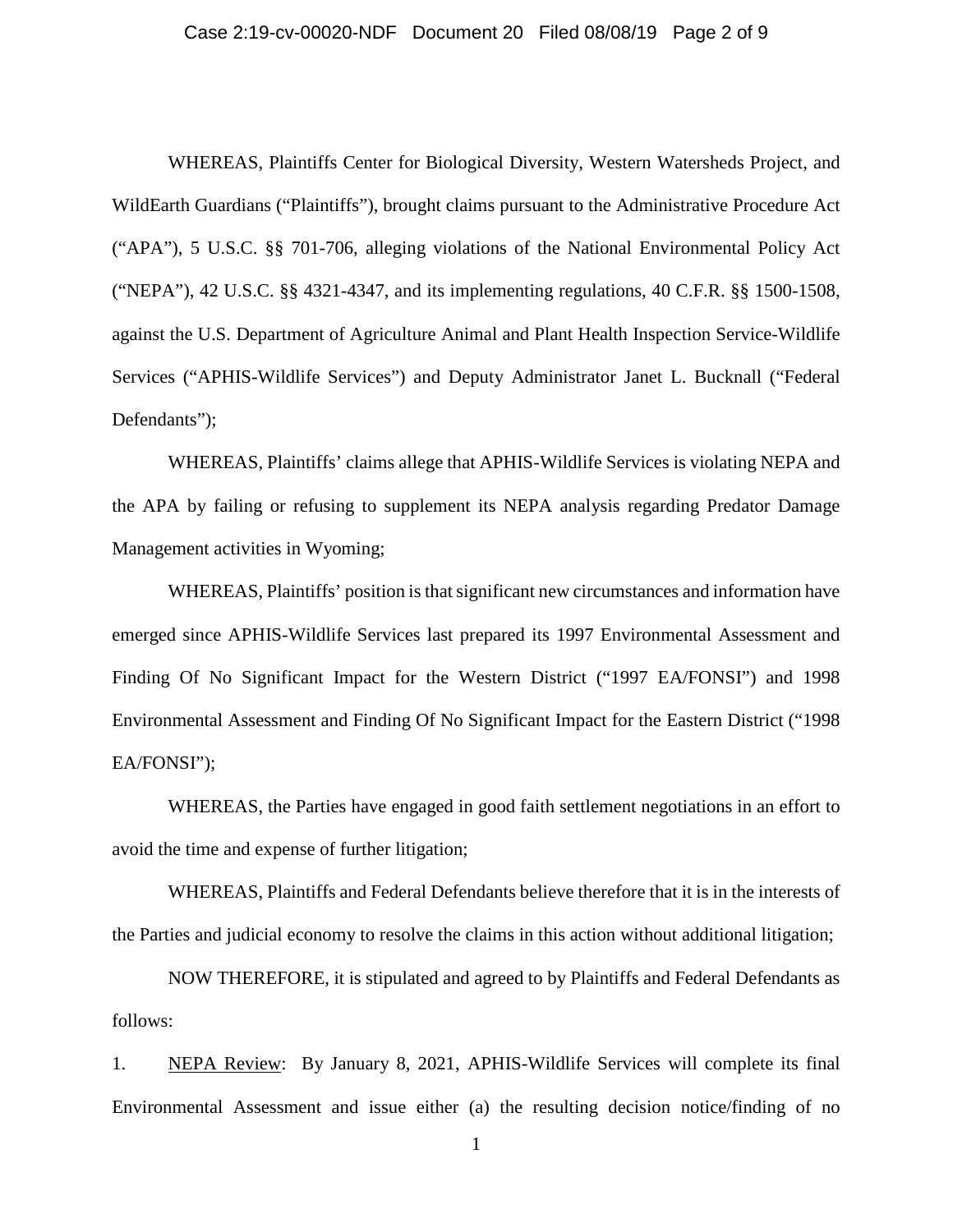## Case 2:19-cv-00020-NDF Document 20 Filed 08/08/19 Page 3 of 9

significant impact; or (b) a finding of significance and plan to prepare an EIS for Predator Damage Management in Wyoming.

2. APHIS-Wildlife Services commits to the following: Except activities for the protection of health and human safety and activities targeting invasive species (including feral swine), between the date that this Agreement is executed and the date that a decision notice/finding of no significant impact is signed or an EIS is completed, APHIS-Wildlife Services agrees to the following interim measures for Predator Damage Management<sup>1</sup> activities in the State of Wyoming:

a. Statewide:

l

- i. APHIS-Wildlife Services agrees not to use "Quick-kill Body-grip Traps" or other Conibear-style traps;
- ii. APHIS-Wildlife Services agrees to use neck snares that are breakaway snares designed to release heavier, nontarget animals;
- iii. APHIS-Wildlife Services agrees not to use foot snares to target coyotes, in order to reduce non-target capture from these non-breakaway devices;
- iv. APHIS-Wildlife Services agrees that any foot-hold trap will have offset jaws or be padded;
- v. APHIS-Wildlife Services agrees not to use Compound 1080;
- vi. APHIS-Wildlife Services agrees not to use anticoagulants; and

<sup>&</sup>lt;sup>1</sup> This Settlement Agreement relates only to those activities defined as APHIS-Wildlife Services' Predator Damage Management activities in the State of Wyoming. For example, it does not apply to any actions or activities APHIS-Wildlife Services may take with respect to Gray Wolves, which are addressed by the Final Environmental Assessment for Gray Wolf Damage and Conflict Management in Wyoming ("Final Wolf EA") and Decision Notice. The Final Wolf EA is not the subject of the present lawsuit and Plaintiffs have not waived any rights by this Settlement Agreement to challenge that decision.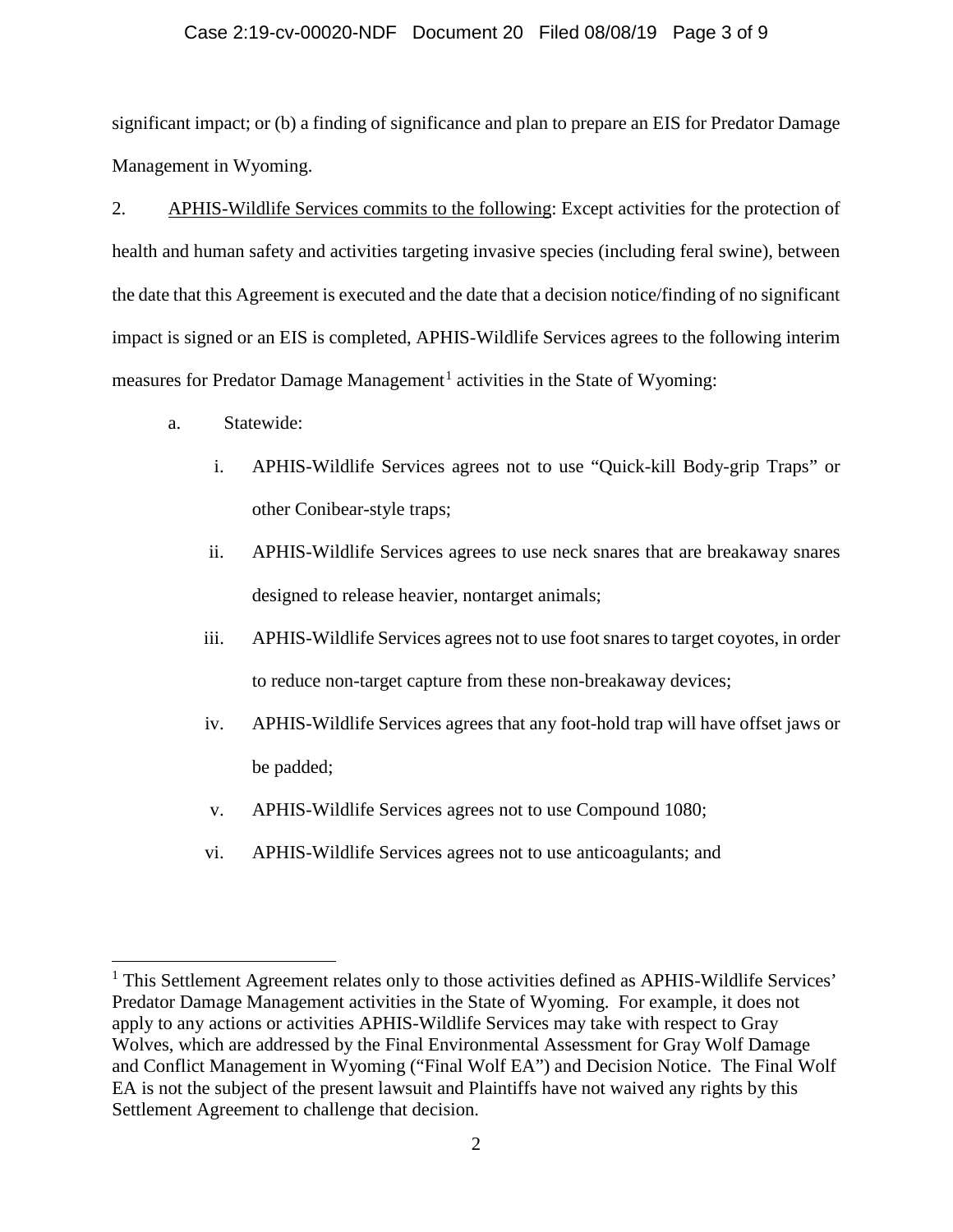- vii. APHIS-Wildlife Services agrees to comply with all grizzly bear mitigation measures provided in the concurrence letter and biological opinion dated March 10, 2015, from the U.S. Fish and Wildlife Service, including restrictions on use of neck snares and placement of wolf traps, within occupied grizzly bear habitat.
- b. On all National Park Service (NPS) and Forest Service lands, Wilderness Areas, and Wilderness Study Areas:
	- i. APHIS-Wildlife Services agrees not to use M-44s;
	- ii. APHIS-Wildlife Services agrees not to use gas cartridges for denning; and
	- iii. APHIS-Wildlife Services agrees to use non-lead ammunition, except when shooting animals for which carcasses will be retrieved from the environment.
- c. On all NPS lands, Wilderness Areas, Wilderness Study Areas:
	- i. APHIS-Wildlife Services agrees to cease aerial operations.

3. Definitions. The parties agree that the following terms used in this Settlement Agreement have the following definitions:

a. The term "protection of health and human safety" is defined as activities, in response to a request by Wyoming Game and Fish Department (WGFD), Wyoming Department of Agriculture, the National Park Service, or Wind River Reservation, directed at wildlife that demonstrate aggressive action that has resulted in physical contact with a human or exhibits an immediate threat to public health and safety, given the totality of the circumstances. "Immediate threat" refers to wildlife that exhibits one or more aggressive behaviors directed toward a person that is not reasonably believed to be due to the presence of responders. "Public safety" includes situations where a wildlife remains a threat despite efforts to allow or encourage it through active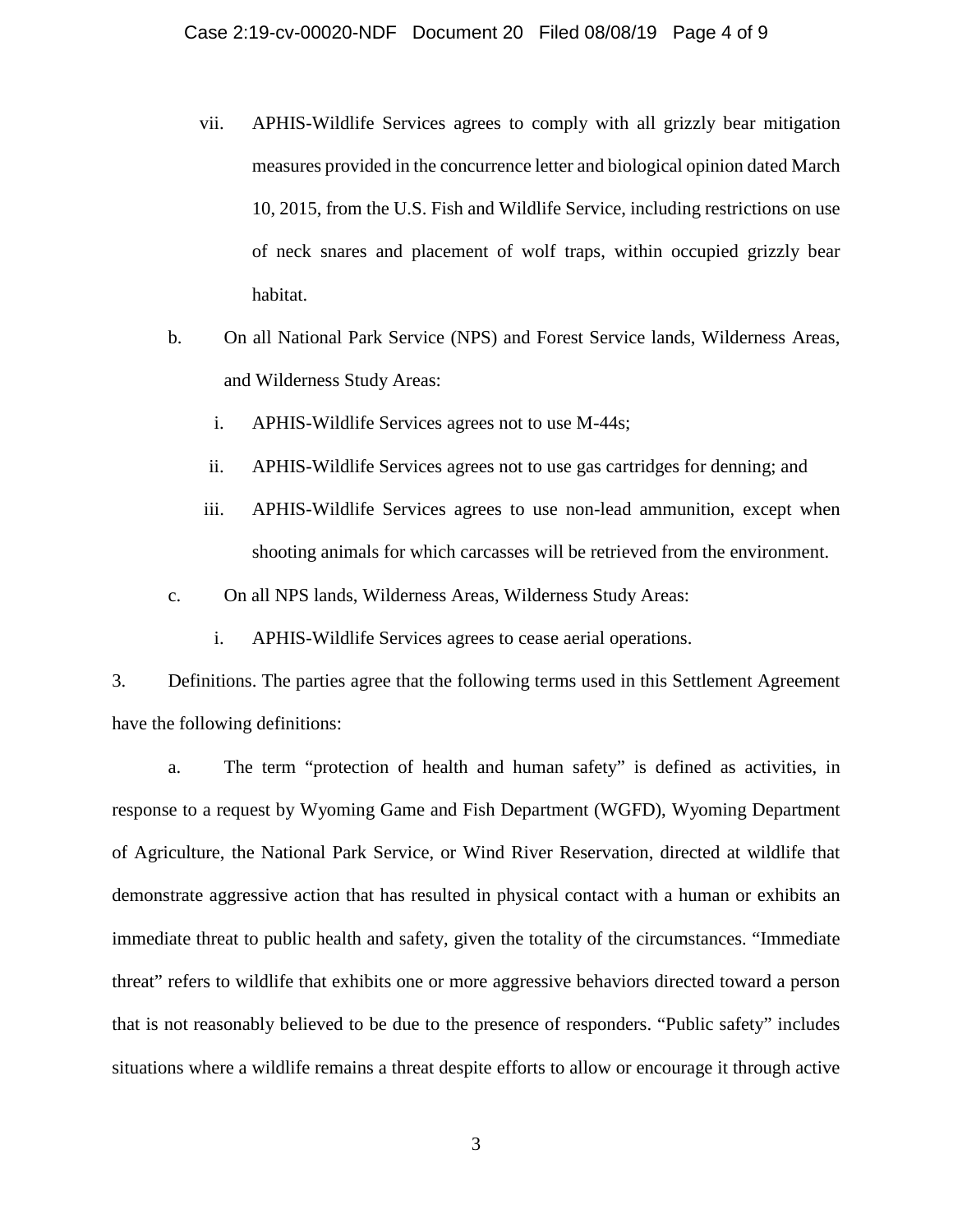### Case 2:19-cv-00020-NDF Document 20 Filed 08/08/19 Page 5 of 9

means to leave the area. APHIS-Wildlife Services agrees to provide Plaintiffs an annual report of the number and circumstances surrounding activities undertaken for health and human safety that implicate any of the interim measures.

b. The terms "Quick-kill Body-grip Trap" and "Conibear-style traps" are defined as devices that close around the body or head of the animal in such a manner as to almost immediately kill the animal caught.

c. The term "occupied grizzly bear habitat," as it appears in the March 10, 2015, concurrence letter from FWS, is defined as, consistent with the consultation by FWS, areas where grizzly bears are known to exist through reports and verification by the FWS and/or the WGFD.

4. Modification. This Agreement may be modified by written stipulation between the Parties. As an example, the Parties may agree to modify the deadline for completion of the Final EA or EIS in Paragraph 1 of this Agreement for good cause, including the need for more time to respond to public comments. In the event that either party seeks to modify the terms of this Agreement, the party seeking the modification will confer at the earliest possible time with the other party.

5. Subsequent NEPA Challenges. Nothing in this Settlement precludes any challenge by Plaintiffs to the validity or sufficiency of future NEPA analysis. Such challenges shall be made only upon completion of the entire NEPA process following the issuance of APHIS-Wildlife Services' Final EA or EIS for Predator Damage Management.

6. Dispute Resolution. In the event of a dispute among the Parties concerning the interpretation or implementation of any aspect of this Stipulation, the disputing Party shall provide the other Party with a written notice outlining the nature of the dispute and requesting informal negotiations. The Parties shall meet and confer by phone or in person to attempt to resolve the dispute. If the Parties cannot reach an agreed-upon resolution after 60 days following receipt of a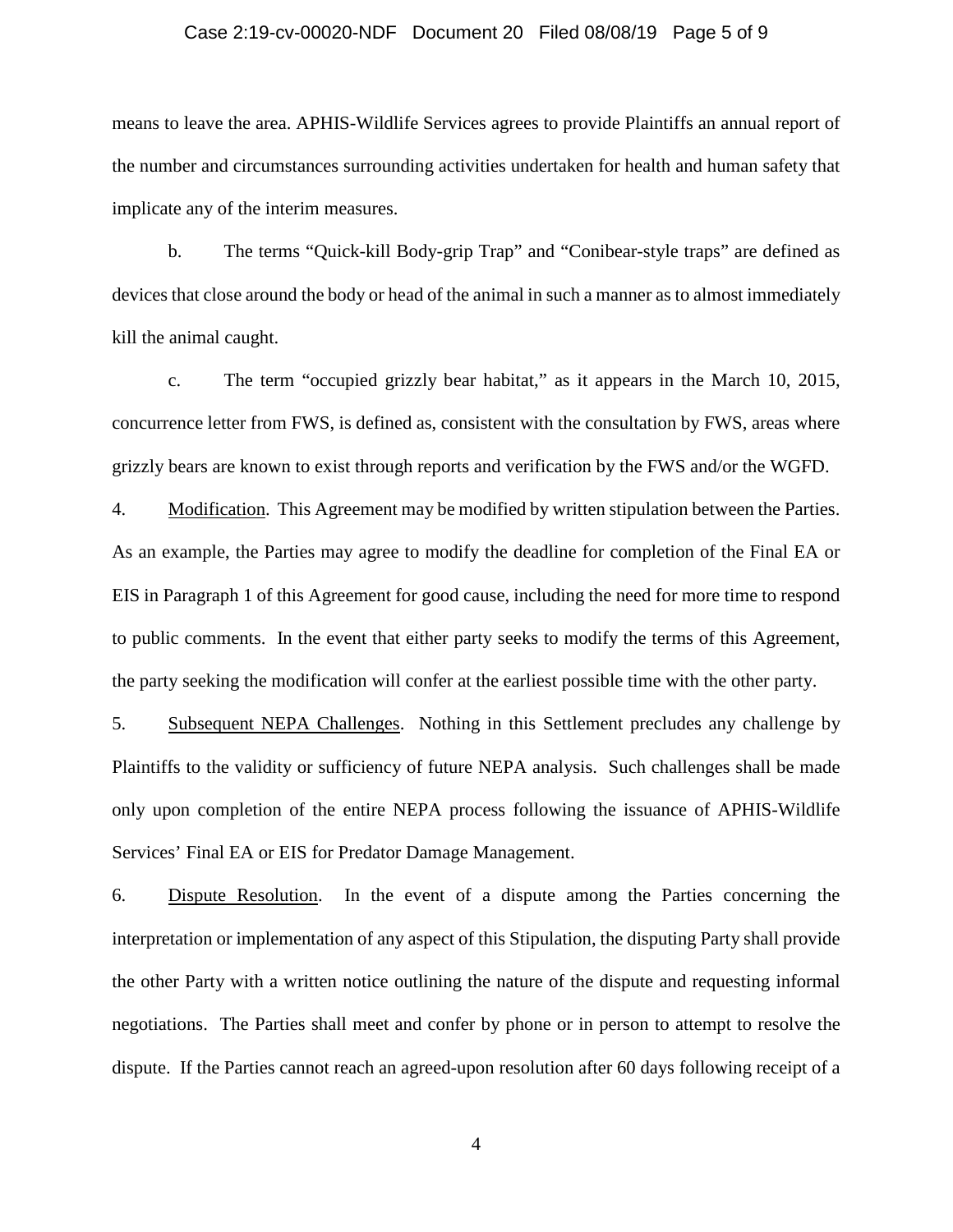### Case 2:19-cv-00020-NDF Document 20 Filed 08/08/19 Page 6 of 9

written notice requesting informal negotiations or such longer time agreed to by the Parties, any Party may initiate legal action to resolve the dispute. No motion or other proceeding seeking to enforce this Stipulation or for contempt of court shall be properly filed unless the Party seeking to enforce this Stipulation has followed the procedure set forth in this Paragraph, and the Party believes there has been noncompliance with an order of the Court. In addition, this Stipulation shall not, in the first instance, be enforceable through a proceeding for contempt of court.

7. Representative Authority. The undersigned representatives of Plaintiffs and Federal Defendants certify that they are fully authorized by the party or parties whom they represent to enter into the terms and conditions of this Settlement Agreement and to legally bind those parties to it.

8. Compliance with Other Laws. Nothing in this Settlement Agreement shall be interpreted as, or shall constitute, a commitment or requirement that Federal Defendants obligate or pay funds, or take any other actions in contravention of the Anti-Deficiency Act, 31 U.S.C. § 1341, or any other applicable law. Nothing in this Settlement Agreement shall be construed to deprive a federal official of authority to revise, amend, or promulgate regulations, or to amend or revise land and resource management plans. Nothing in this Settlement Agreement is intended to, or shall be construed to, waive any obligation to exhaust administrative remedies; to constitute an independent waiver of the United States' sovereign immunity; to change the standard of judicial review of federal agency actions under the APA; or to otherwise extend or grant this Court jurisdiction to hear any matter, except as expressly provided in the Settlement Agreement.

9. Mutual Drafting and Other Provisions.

a. It is hereby expressly understood and agreed that this Settlement Agreement was jointly drafted by Plaintiffs and Federal Defendants. Accordingly, the Parties hereby agree that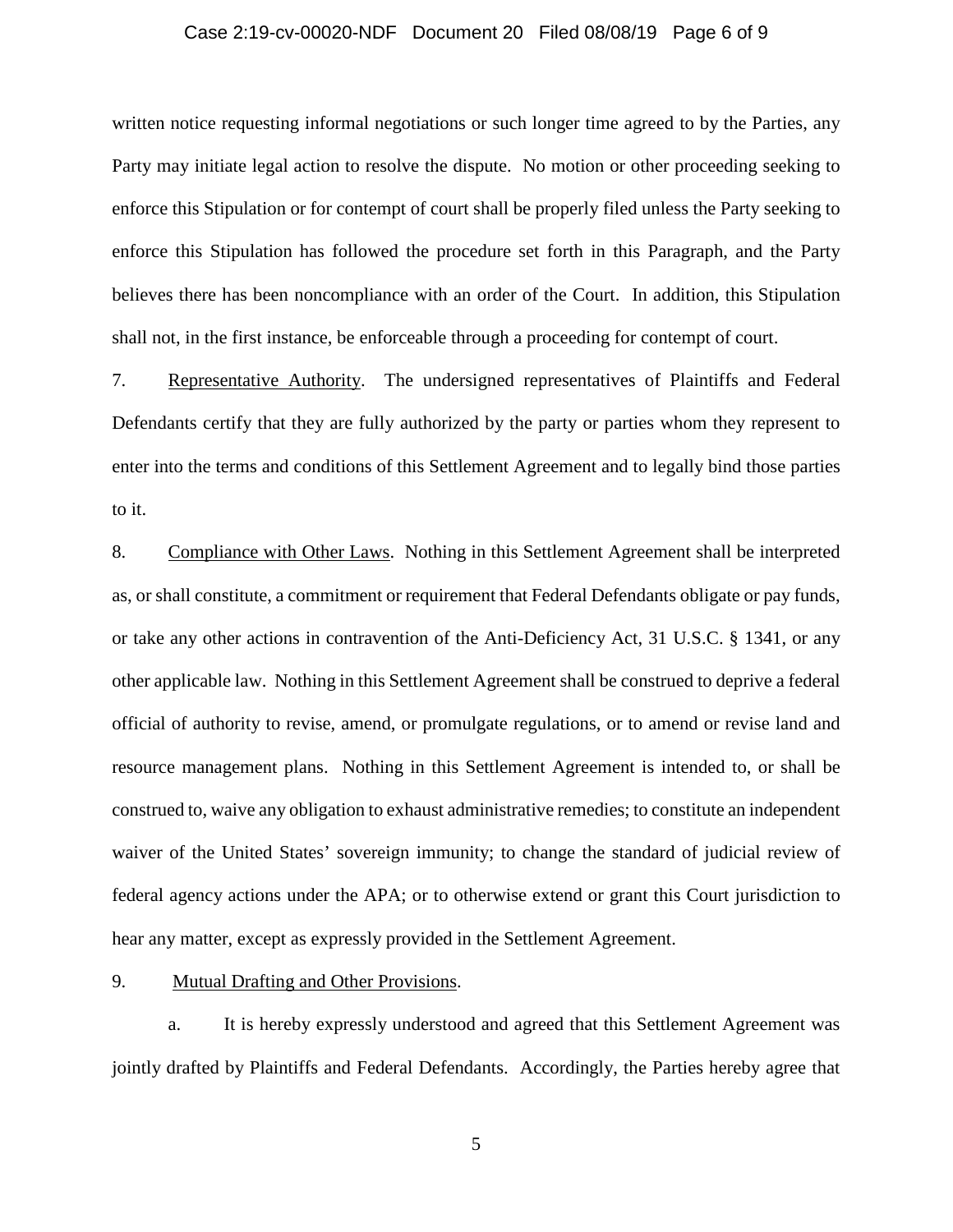### Case 2:19-cv-00020-NDF Document 20 Filed 08/08/19 Page 7 of 9

any and all rules of construction, to the effect that ambiguity is construed against the drafting party, shall be inapplicable in any dispute concerning the terms, meaning, or interpretation of the Settlement Agreement.

b. This Settlement Agreement contains all of the agreements between Plaintiffs and Federal Defendants, and is intended to be and is the final and sole agreement between Plaintiffs and Federal Defendants concerning the complete and final resolution of Plaintiffs' claims. Plaintiffs and Federal Defendants agree that any other prior or contemporaneous representations or understandings not explicitly contained in this Settlement Agreement, whether written or oral, are of no further legal or equitable force or effect. Any subsequent modifications to this Settlement Agreement must be in writing, and must be signed and executed by Plaintiffs and Federal Defendants.

c. This Settlement Agreement is the result of compromise and settlement, and does not constitute an admission, implied or otherwise, by Plaintiffs or Federal Defendants to any fact, claim, or defense on any issue in this litigation. This Settlement Agreement has no precedential value and shall not be used as evidence either by Federal Defendants or Plaintiffs in any other litigation except as necessary to enforce the terms of this Agreement.

10. Force Majeure. The Parties understand that notwithstanding their efforts to comply with the commitments contained herein, events beyond their control may prevent or delay such compliance. Such events may include natural disasters as well as unavoidable legal barriers or restraints, including those arising from actions of persons or entities that are not party to this Settlement Agreement.

11. Attorneys' Fees and Costs. The Parties have agreed to settle any and all of Plaintiffs' claims for attorneys' fees, costs, and expenses associated with this litigation for a lump sum of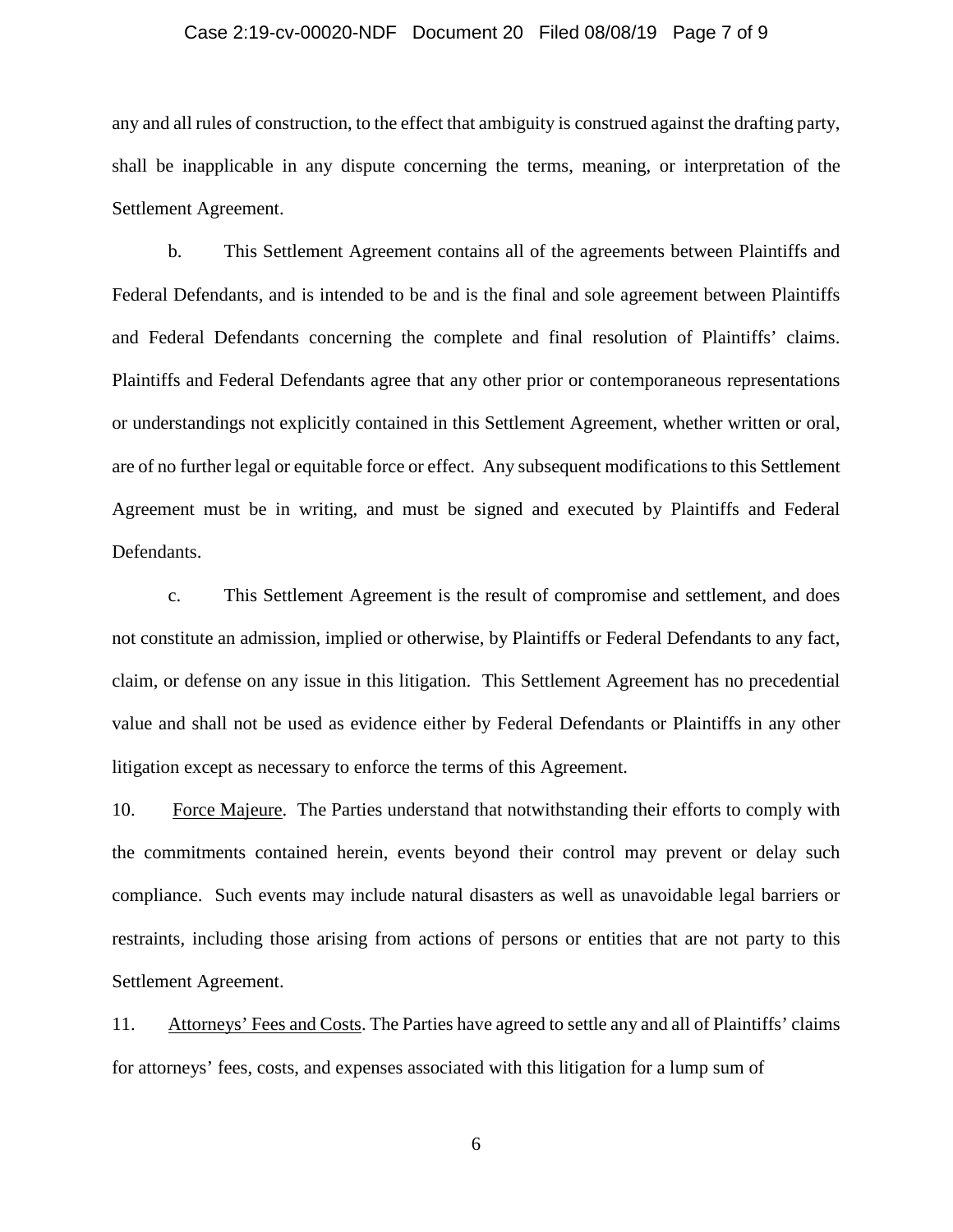#### Case 2:19-cv-00020-NDF Document 20 Filed 08/08/19 Page 8 of 9

\$4,300. This Settlement Agreement represents the entirety of the undersigned Parties' commitments with regard to settlement of claims for attorneys' fees, costs, and expenses.

12. Offsetting Debts. Under 31 U.S.C. §§ 3711, 3716; 26 U.S.C. § 6402(d); 31 C.F.R. §§ 285.5, 901.3; and other authorities, the United States will offset against the payment made pursuant to this stipulation Plaintiffs' delinquent debts to the United States, if any. *See Astrue v. Ratliff*, 560 U.S. 586 (2010).

13. Dismissal. Concurrently with this Settlement Agreement, the Parties shall file a stipulation requesting dismissal of this action. That stipulation will also request that the Court retain jurisdiction to oversee compliance with the terms of this Stipulation and to resolve any disputes arising under this Stipulation and any motions to modify any of its terms. *See Kokkonen v. Guardian Life Ins. Co. of Am.*, 511 U.S. 375 (1994).

14. Effective Date. The terms of this Agreement shall become effective upon execution of this Settlement Agreement. The parties agree that this Settlement Agreement may be executed in one or more counterparts, each of which shall constitute an original, and all of which, taken together, shall constitute the same instrument. Facsimile or scanned signatures submitted by electronic mail shall have the same effect as an original signature in binding the parties.

DATED this 8th day of August 2019.

#### RESPECTFULLY SUBMITTED,

LAWRENCE VANDYKE Deputy Assistant Attorney General Environment and National Resources Division

By: /s/ *Erika Norman* ERIKA NORMAN Trial Attorney Natural Resources Section U.S. Department of Justice